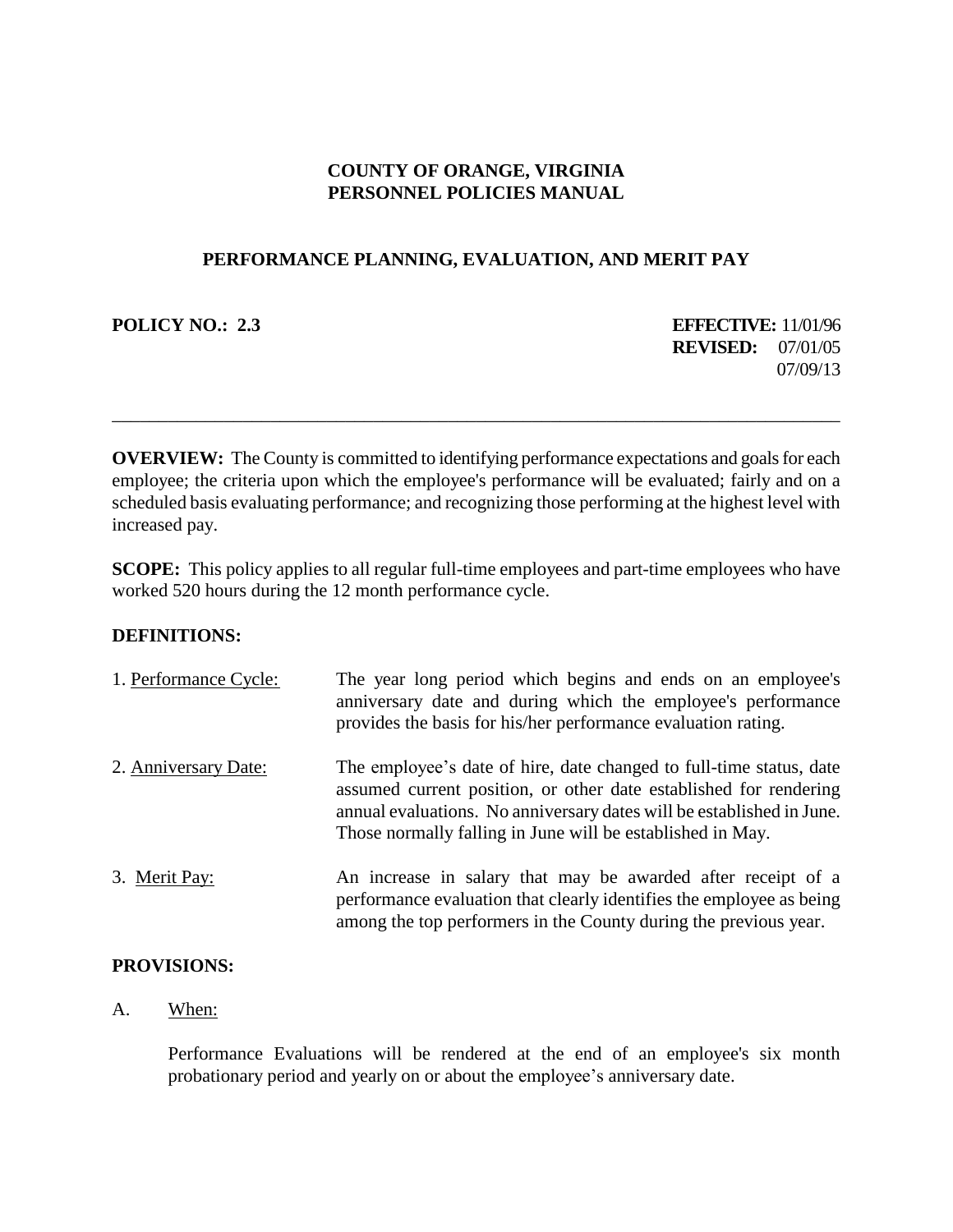Orange County Policy 2.3 (p. 2)

> When earned, merit pay increases will be effective the first full month after approval of the performance evaluation and award by the County Administrator.

## B. Designation of Rating Officials:

Each Constitutional Officer and Department Director will develop a rating plan that will identify each member of the organization and that person's rating official. It will also show the month in which the evaluation is due. In those cases where the rating official is someone other than the Constitutional Officer or Department Director, the Constitutional Officer or Department Director will approve the report. In all cases where the rating official is not the Constitutional Officer or Department Director, the rating official must be rated by the Constitutional Officer or Department Director. The rating plan will be kept current based on changes in personnel or responsibilities, and a copy will be maintained on file in Human Resources.

All employees will be provided a copy of the departmental rating plan.

## C. Performance Expectations:

Performance expectations shall be primarily based upon performance of the duties and responsibilities identified in the employee's position description. Other expectations are the factors included in the evaluation instrument along with any goals or objectives established for the employee by the rating official.

At the beginning of the performance cycle, the rating official and employee meet to discuss the performance expectations, goals, objectives, the evaluation process and instrument, and the basis for award of merit pay.

## D. Evaluation Process:

The evaluation process is continuous, but the evaluation will be documented at the end of the performance cycle using an approved evaluation instrument. Many may find it useful to begin preparation of the written evaluation by having the rated employee complete a selfevaluation using the appropriate evaluation instrument. When done, this document can serve as both input to the rater's evaluation and as a basis for discussion when the rater reviews his or her actual evaluation with the employee.

In any case, the employee's rating official prepares the performance evaluation which describes how the employee's performance compared to the expectations. The rating official also identifies any mitigating circumstances or changes in expectations or job duties that occurred during the performance cycle.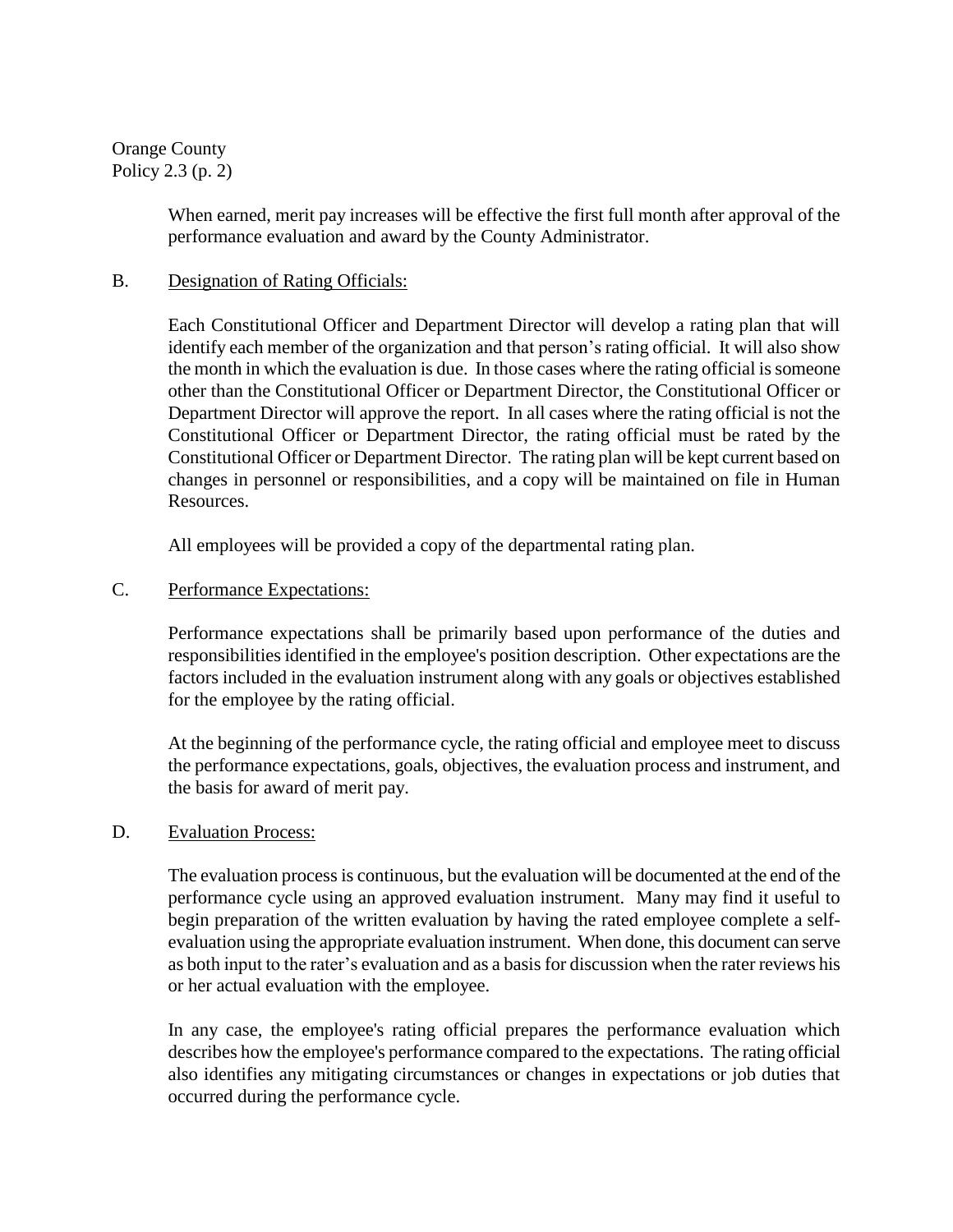Orange County Policy 2.3 (p. 3)

> Once complete, the evaluation is first reviewed by the appropriate Department Director or Constitutional Officer, if different than the rating official. Then the employee reviews the evaluation and is given an opportunity to document his/her comments concerning the evaluation.

> The evaluation will document if a merit pay increase has been recommended and the amount of the recommendation. Evaluations must be completed by the end of the anniversary month and forwarded to Human Resources.

> If the employee fails to meet the standards for satisfactory work, the employee will be so notified, placed on probation, and reevaluated in 3 months. If the employee fails to make satisfactory progress during this three month period, he or she may be recommended for termination of employment.

## E. Merit Pay:

Each year in the budget process, the Board of Supervisors may approve an amount of money to be used to provide salary increases to the top-performing County employees. Once budgeted, these funds will be disbursed only upon approval of the County Administrator.

It is envisioned that annual cost of living increases may continue to be approved by the Board of Supervisors. Merit pay is not intended to reward satisfactory performance by a good, loyal employee or to keep employees equitably paid relative to other counties or civilian employers. The County will attempt to use other means to ensure its pay is fair and competitive.

In any single fiscal year, it is expected that only a percentage of eligible employees may earn merit pay, if merit pay is approved by the Board. The number actually to be awarded merit pay will be determined by the County Administrator following Constitutional Officers' or Department Directors' determination of those persons whose performance distinguishes them from their peers. Merit pay will be based on overall performance appraisal ratings and matters such as achievement of objectives, level of effort, and specific actions/performance that make the person stand out from other employees.

At the beginning of the fiscal year, each Constitutional Officer and Department Director may be allocated a portion of any merit pay funds for planning purposes. The amount will be determined based on criteria established by the County Administrator. Also at the beginning of the year, those officials will submit a merit pay plan (tentative determination of those who will get merit pay and how much) to the County Administrator for approval. If the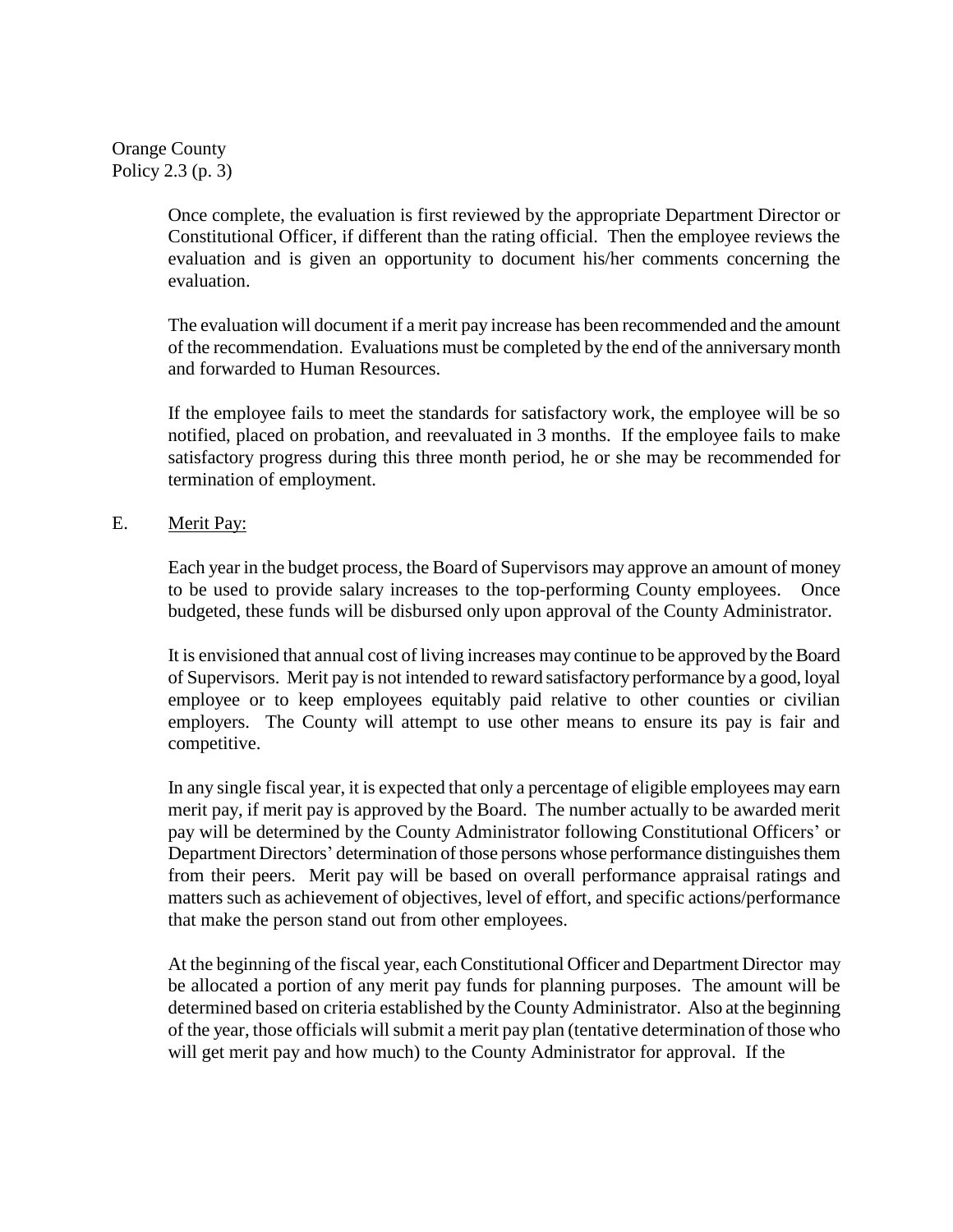Orange County Policy 2.3 (p. 4)

> departmental plan meets the intent of this policy, the County Administrator will approve the plan and return it for use by the department during the year. If the plan does not meet the intent, the County Administrator will return it with instructions for its revision.

> Department Directors will be evaluated by the County Administrator and be eligible for merit pay taken from a separate "pool" of funds.

> Upon completion of a performance evaluation, the Constitutional Officer or Department Director will determine if, in his or her judgment, the employee's performance is worthy of recognition with merit pay. In doing so, he or she must both live within the annual allocation of funds and adhere to the principal that only the most deserving of his or her employees receives merit recognition. In this regard, it is important for the Constitutional Officer or Department Director to make his or her recommendation based on how well they perform, not the importance of the individual to the organization (generally higher graded people are more critical). It is entirely possible under this concept that the lowest graded person could receive the largest merit pay increase. Adherence to the preliminary plan is not required and changes (within the funds allotted) may be made if circumstances so warrant.

> If, during the evaluation year, a Constitutional Officer or Department Director believes there are compelling reasons why he or she should be provided additional funds for merit pay, he or she may submit a request for those funds, with supporting justification, to the County Administrator. Approval will not be granted when the need results primarily from poor planning for the use of the allocated merit pay or careless execution of the approved plan. Approval may be granted in exceptional instances where the performance of the organization as a whole has greatly exceeded the normal high standards of performance expected of government agencies or when the organization has accomplished an objective of particular importance to the County and produced results clearly evident at the Board of Supervisors' level.

## F. Appeal:

An employee may appeal the evaluation which he/she perceives as incorrect or is based on illegal bias. The appeal is submitted through the chain of supervision to the County Administrator. If substantive issues have been raised that, in the opinion of the County Administrator merit further review, he or she may take direct action to resolve the issues or chose to refer the matter to an Appeals Committee established for the purpose of determining the facts of the matter.

All appeals must be initiated within two weeks of presentation of the evaluation to the employee for signature.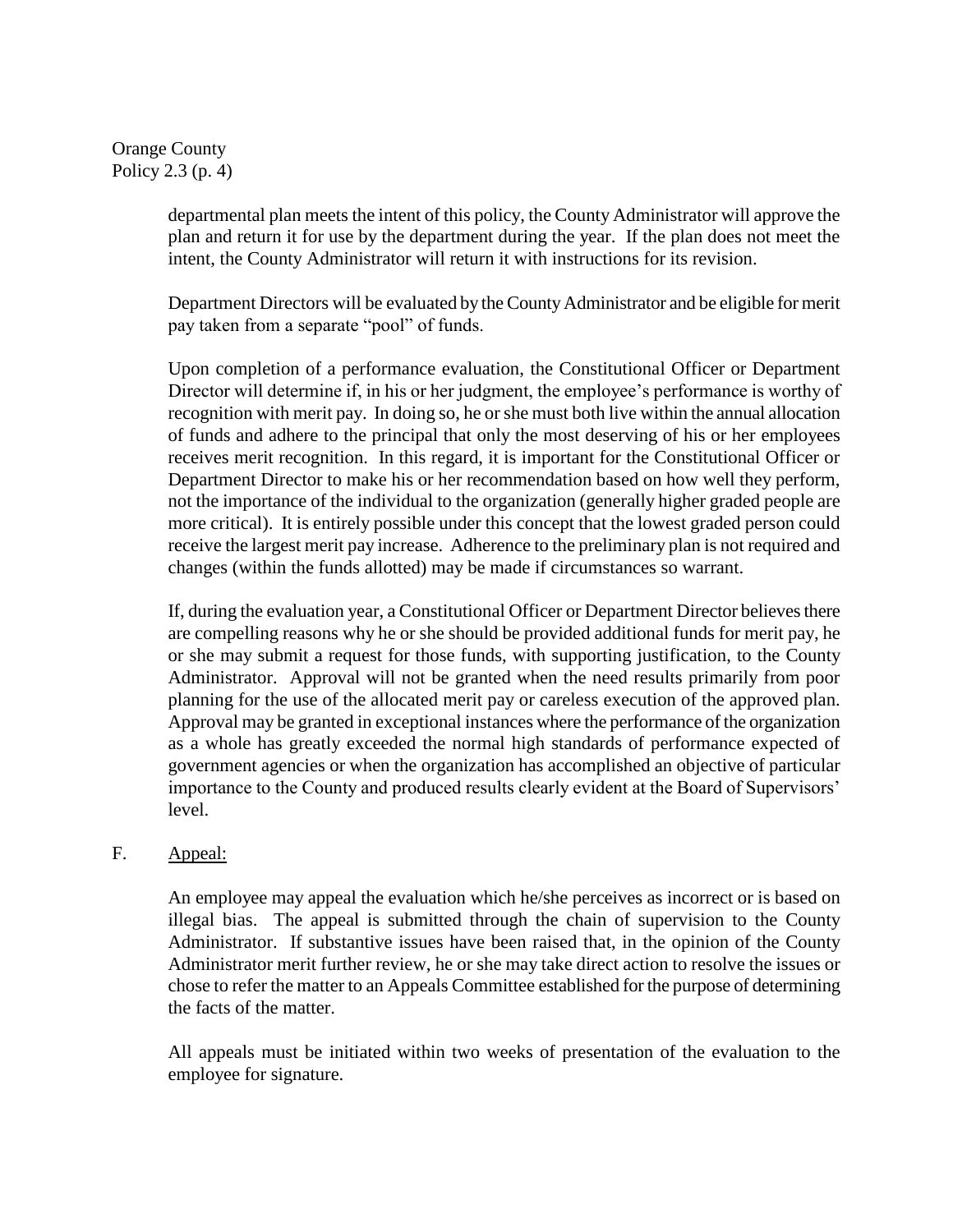Orange County Policy 2.3 (p. 5)

> If the Appeals Committee establishes that there has been an error in fact or unlawful bias in the preparation of the evaluation, it will recommend corrective action to the County Administrator. The County Administrator has final determination on what, if any, action shall be taken.

> No appeal will be referred to the Appeals Committee or otherwise upheld when the basis for appeal is simply a disagreement with the judgments and/or assessments made by the rating official in rendering the report. Appeals will be determined to have merit only when there are credible allegations that policies were not followed, the facts presented in the evaluation are wrong, or the rating official acted with improper or illegal bias in rendering the report.

# G. Evaluation Instruments:

# **County Evaluation Forms:**

- Persons in their probationary period will be evaluated under the provisions of Policy 2.2.
- Employees who are not in a supervisory position will be evaluated using Orange County Form 2.3.1.
- Employees, who are in a supervisory position but are not Department Directors, will be evaluated using Orange County Form 2.3.2.
- Department Directors will be evaluated using Orange County Form 2.3.3.
- Part time employees will be evaluated using Orange County Form 2.3.4.

# **Public Safety Evaluation Forms:**

E-911 employees will be evaluated using the following forms:

- Orange County Emergency Communications Center Employee Performance Evaluation – Orange County Form 2.3.5
- Standardized Evaluation Guidelines for E-911 Yearly Evaluations Orange County Form 2.3.6

Fire/EMS employees will be evaluated using the following forms:

- Orange County Department of Fire & EMS Employee Performance Evaluation Firefighter Medic/EMT – Orange County Form 2.3.7
- Orange County Department of Fire & EMS Employee Performance Evaluation Company Officer – Orange County Form 2.3.8